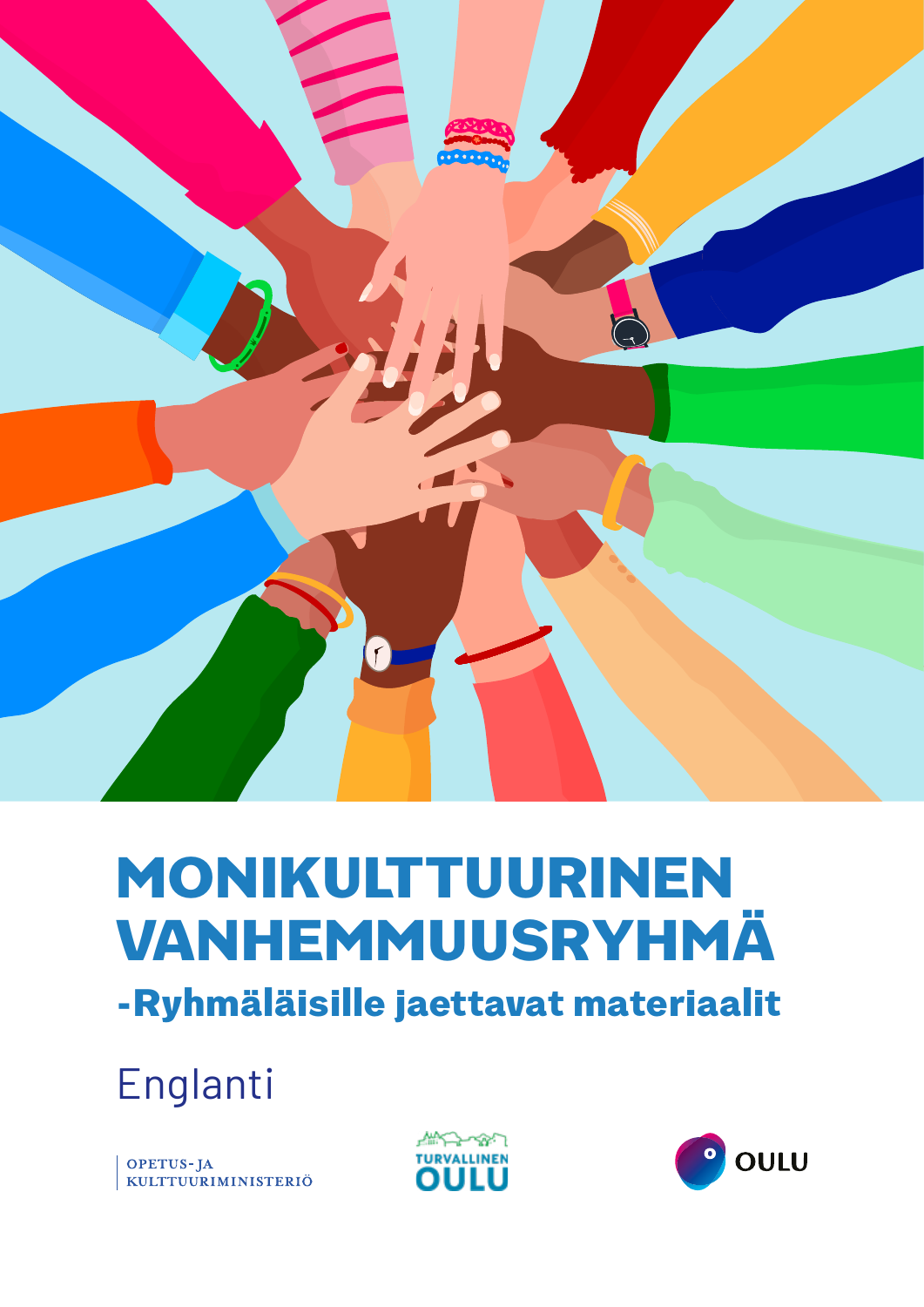# ANNEXES:

#### Annex 1 - Material to be distributed to the group: Presentation of the group, rules, emotional skills

# Multicultural parenting group

#### Content of the meetings:

- Meeting 1: Presentation of the group, rules and emotion work
	- » DATE and TIME
- Meeting 2: Mentalisation
	- » DATE and TIME
- Meeting 3: Areas of parenting
	- » DATE and TIME
- Meeting 4: Children and young people in the media
	- » DATE and TIME
- Meeting 5: Family cultures
	- » DATE and TIME
- Meeting 6: Services for families with children and ending
	- » DATE and TIME
- Group members should be able to commit to participating in each meeting.
- The group discusses parenting and raising children in Finland.
- The aim is to increase the group members' knowledge of educational methods and the Finnish educational culture and service system.
- Things to try at home:
- 1. Show your family the emotion cards and the emotions tracker you got in today's group meeting.
- 2. Browse the cards with the children and think what emotion each card describes.
- 3. Discuss the emotions you have had today with the help of the emotion cards and the emotions tracker.
- 4. You can also ask your child to consider what they think another person felt in a particular situation.

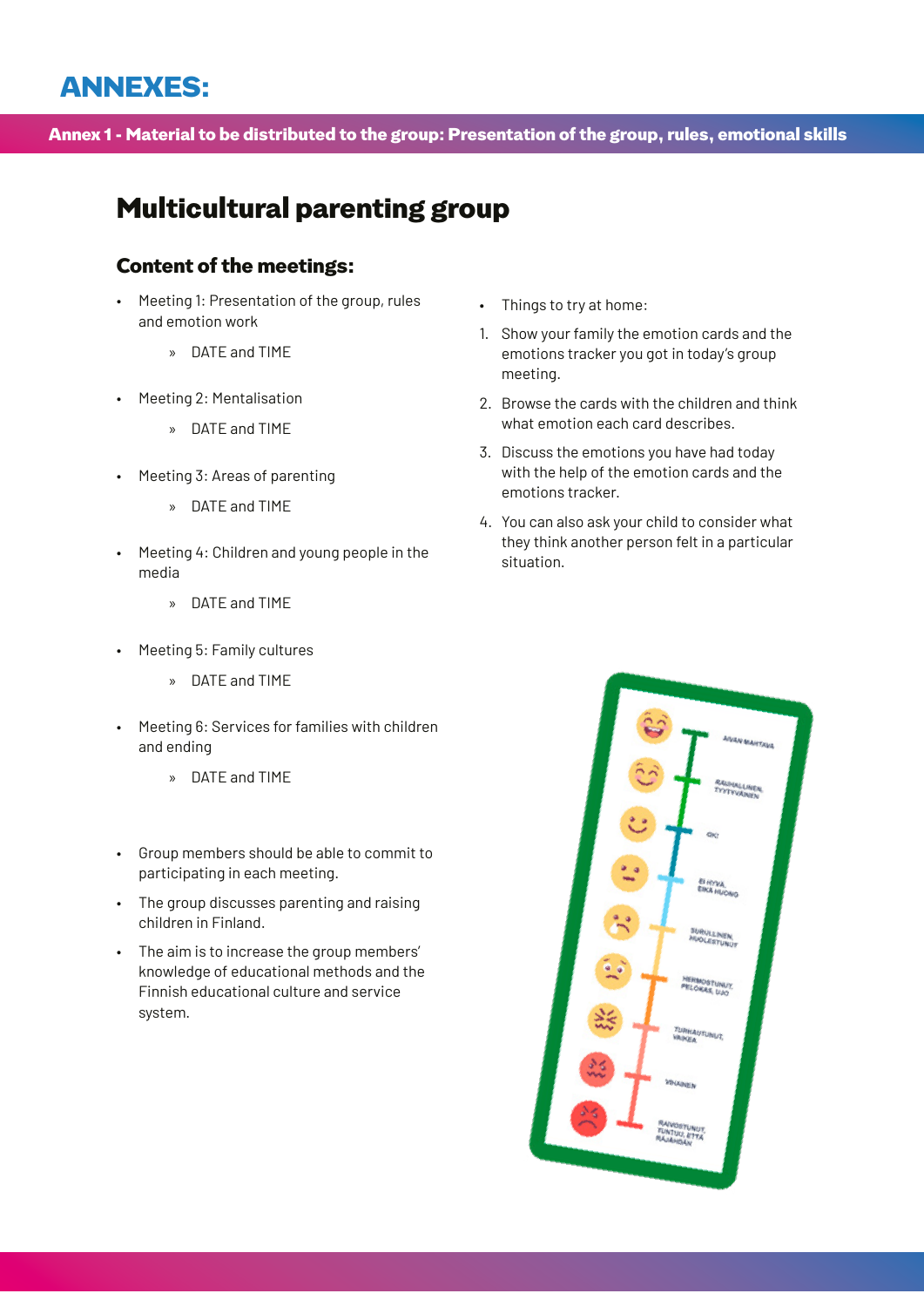## Mentalisation in parenthood

- Mentalisation means trying to understand oneself and the other:
	- » You are interested in the child's feelings, thoughts, and intentions.
	- » You don't assume that you know what the child feels or thinks, but you try to find out!
	- » You also think about your own feelings and what could be the triggers.
- In support of mentalisation
	- » You can use the emotion cards to help.
	- » Speak with the child, try to guess the reasons or feelings behind the child's behaviour.
	- » Talk to the child about your feelings and thoughts.
	- » Use play and imagination!
- Things to try at home:
	- » Once a day, talk with your child about a situation using conscious mentalisation:
		- · Talk to the child about what they felt, meant, and thought in the situation. Take advantage of the emotion cards and emotions tracker.
		- · Think about what kinds of emotions and thoughts rise in you.
		- Finally, think to yourself whether you could have correctly guessed your child's feelings and thoughts without the discussion? Why is it important to talk about emotions?

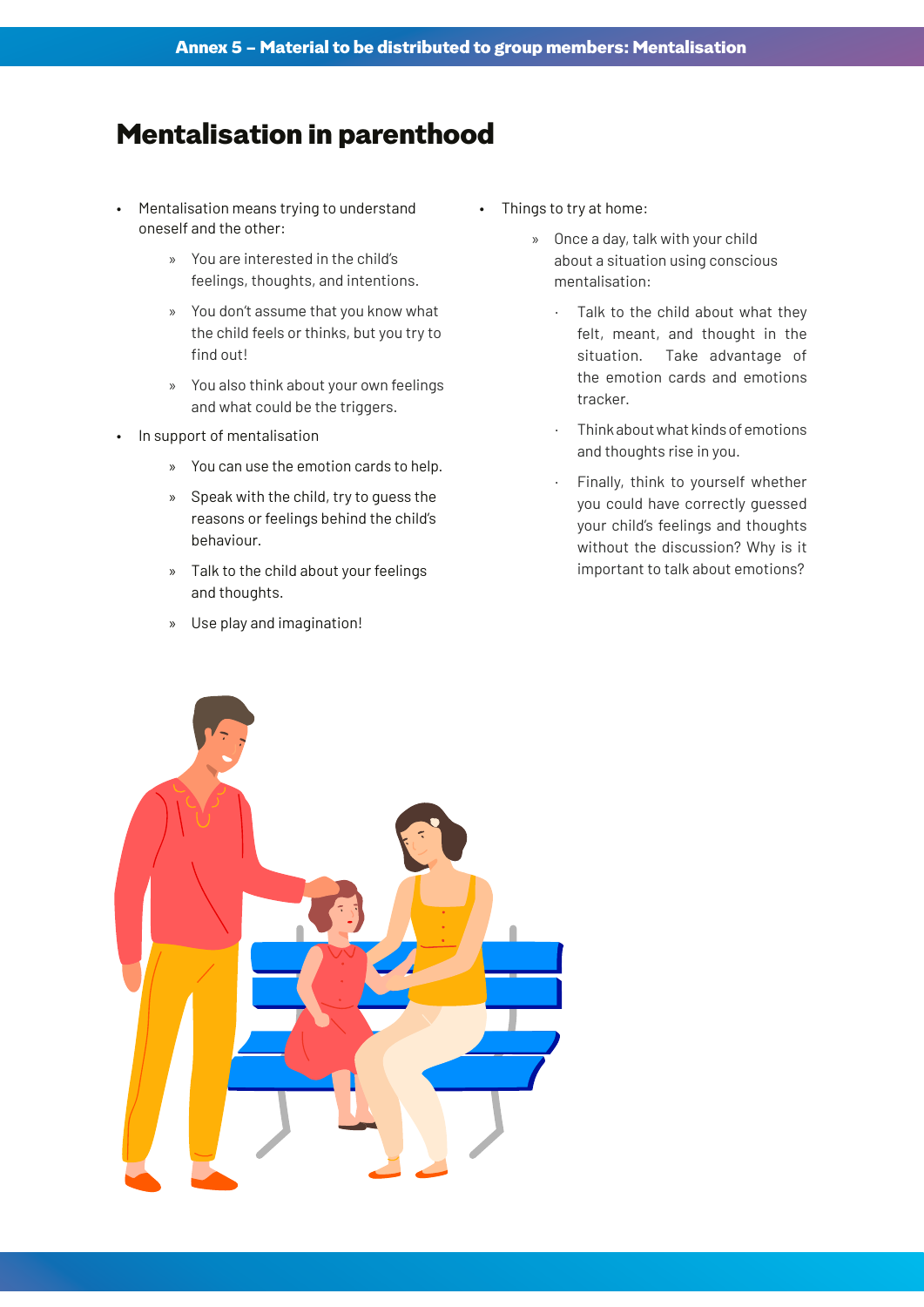## Areas of parenthood



#### 1. Supporting the independence of your child

- The child has the right to participate in decision-making on matters concerning the child's life.
- The degree of freedom and responsibility depends on the child's age and development level.
- A child needs the support and encouragement of an adult to become independent.
- When a child gets to try to do things themself, their self-esteem and faith in their own abilities are strengthened.

#### 2. The parent's ability to show warmth

- A child needs a warm and intimate relationship with the parent.
- You can show love, for example, by touching (hugs, kisses), appreciative words (I love you, you are important, you are wonderful, I like you) or spending time together.
- Every person needs to be accepted and loved.

It is the parent's responsibility to offer this to their children.

#### 3. The parent's ability to protect the child

- The parent's job is to protect the child. Parents protect their child e.g.
	- » By providing basic care (food, cleanliness, clothing, etc.).
	- » By taking care of the daily rhythm.
	- » By ensuring that the child is not subjected to physical or psychological violence.
	- » By teaching the child to set limits and to hold their own.
	- » By providing warmth and love.
	- » By acting in a predictable way so that the child knows what to expect from the parent.
- It is important that if there are disputes or conflicts at home, they are settled. It is important for the child to see that disputes can be settled and that disputes do not threaten anyone's safety.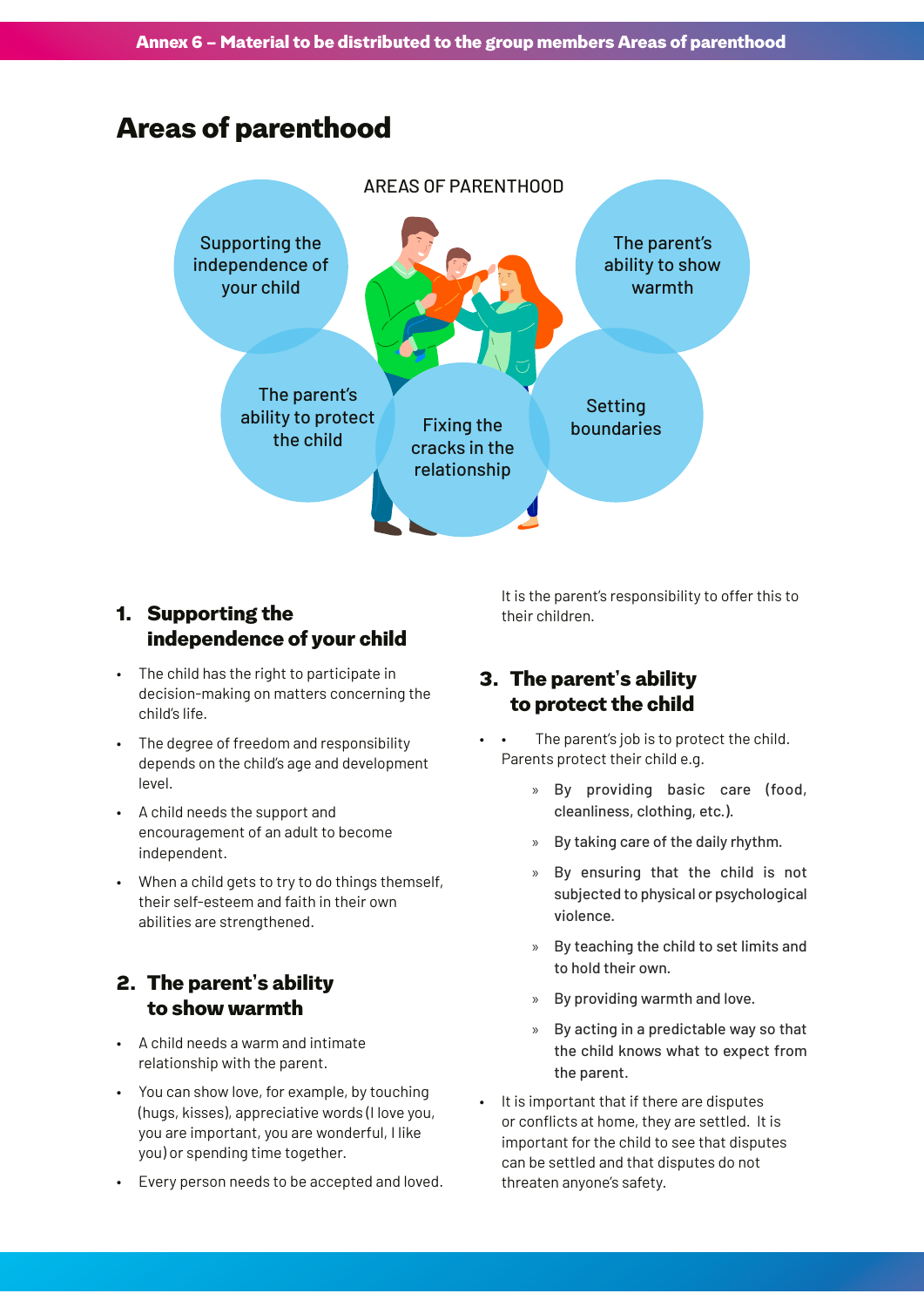## 4. Setting boundaries

- In Finland, corporal and psychological punishment are prohibited. A child must not be beaten, humiliated, or isolated for educational purposes.
- Although discipline is forbidden, limits and sanctions can and must be imposed on the child.
- With the rules and boundaries, the parent protects the child and ensures their growth and development.
- The parent's job is to set limits and withstand anger.
- Correcting bad behaviour does not need to take much time! The most important thing is to be consistent = the parent must stick to the agreed rules.
- Sometimes it's hard to endure a child's disappointment and say no. If the child's behaviour needs to change, it is a good idea to start when you have the energy to try.

#### 5. Fixing the cracks in the relationship

- There are differences or quarrels in every relationship.
- Children often do not know how to settle their disputes, and that is why it is always the responsibility of the parent.
- Children learn the skill of settling disputes from their parents. Children also observe and learn about the relationship between parents.
- It's better to let the emotions subside before you start to resolve matters..
- It's important to talk about emotions!
- Even adults can apologise!

Parenthood is a great responsibility, and often parenting can feel demanding. No parent can always be perfect, we all make mistakes sometimes. The most important thing is to give love, discuss and strive to do your best as a parent.

#### Things to try at home:

Do something fun together as a family!

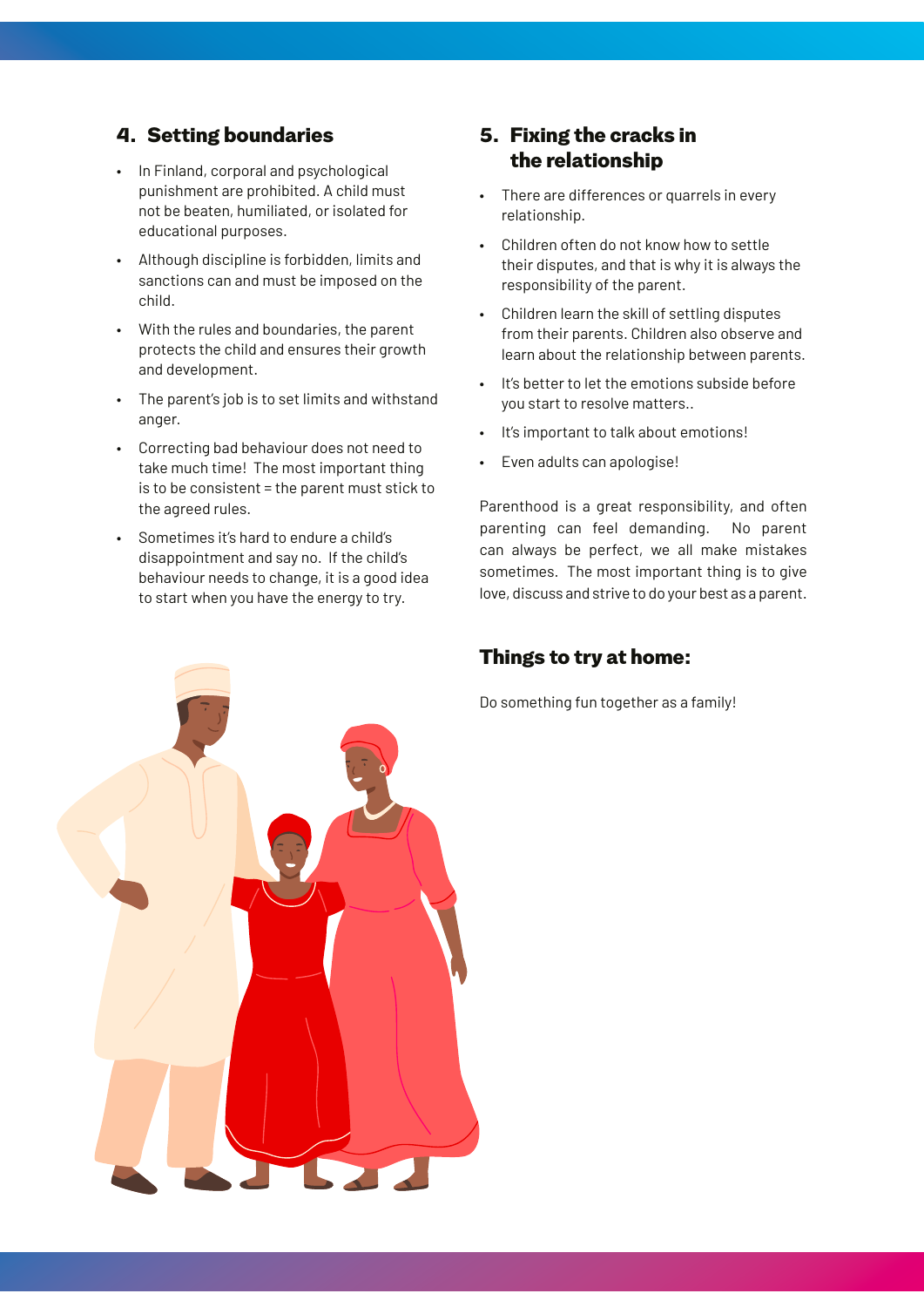## Family cultures

Each family has its own family culture, it may include, for example: family values and attitudes, family history, community, social environment, and society.

#### How to support bilingualism in a child?

Speak your own mother tongue at home.

If a parent speaks to the child in a language they do not yet know well, there is a risk that incorrect pronunciation will be passed on to the child.

The child must hear both languages regularly and sufficiently. For this reason, for example, early childhood education and care or family clubs are important places for a small child who you wish would acquire two languages.

#### How to support the formation of the child's cultural identity?

Integration is not only about adapting to Finland but also preserving your own culture. It is also important to tell and teach the children about their home country and its culture:

- It is good for the child to get to know other families originating from the same country.
- Tell your children about the life, memories, and events in your home country.
- Make traditional food from your country and teach the children how to cook it
- Hold on to traditions and festivities.
- Show videos and pictures from home, play music from your country.
- Keep in touch with your relatives, if possible
- Tell your children fairy tales, poetry, or stories about their country of origin.
- Teach your children songs and rhymes from your country.

#### Things to try at home:

Discuss different educational cultures with your family or friends.

What are the things in your family culture that you would like to pass on to the next generation? Is there something you would like to change?

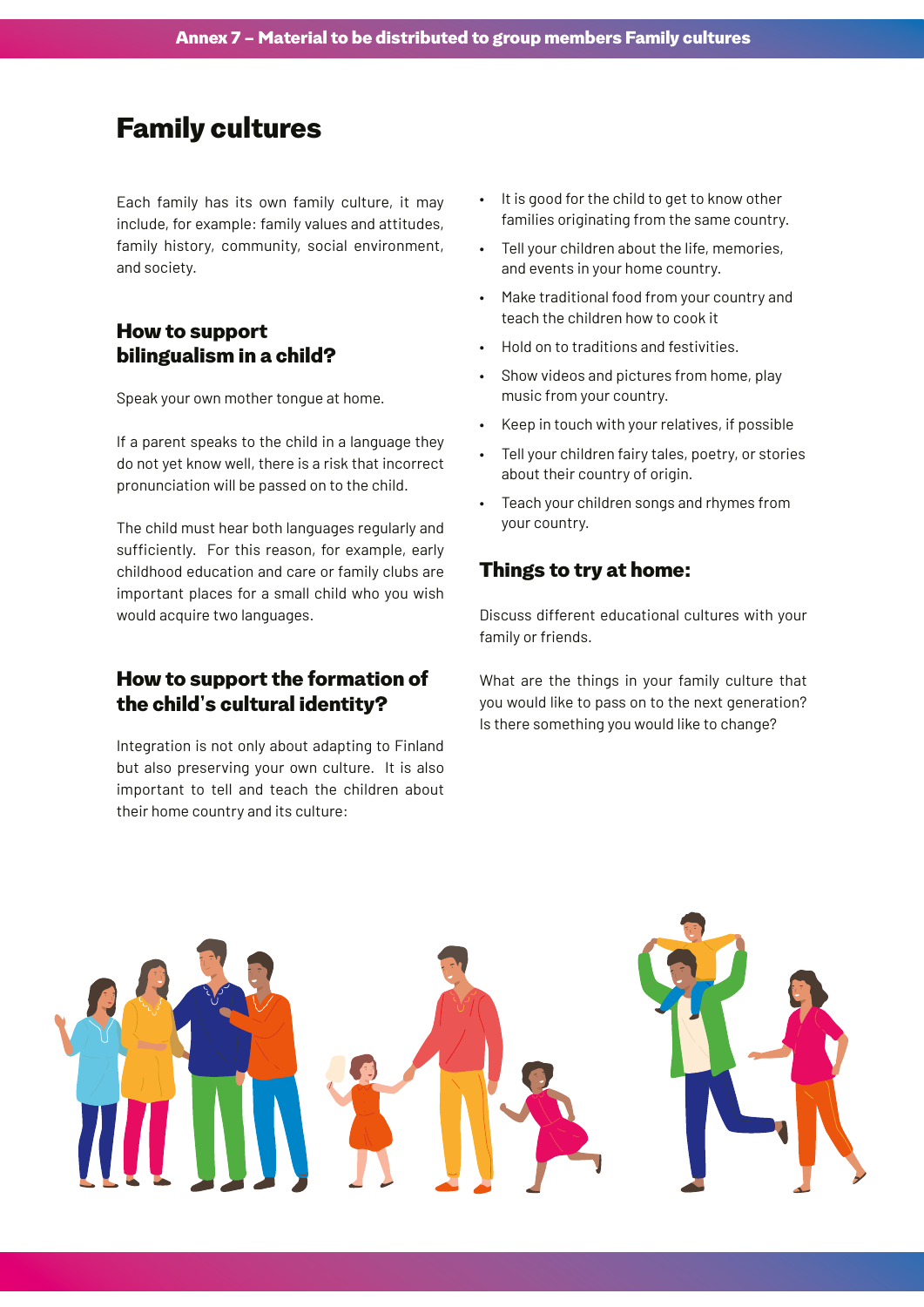# Children and the Media

- There are different types of media and media are part of all our lives.
- It is the parent's responsibility to ensure that the child is safe even in the digital world.
- Media is very useful and it can bring joy, so explore them together.



- In social media, the age limit is usually 13 years, but in some apps it can be higher  $\Rightarrow$  check the age limits together.
- Explore social media together, be positive, show interest!
- Tell your child in advance that bad things can happen in social media  $\Leftrightarrow$  encourage the child to tell you if something happens.
- Teach your children internet safety instructions.





Sallittu

kaikenikäisille















Age limits and content labels help parents protect their children from inappropriate content.

Tillåtet för alla áldra

Sisaltaa väkivaltaa

It is important to agree on your family's

Discuss how much screen time would be good. As a parent, it is your responsibility to make sure that your child gets enough rest, exercise, social relationships and time

digital rules.

for studying.

Sisaltaa seksiä

Sallitte

Voi aiheuttaa ahdistusta

Sallittu

Sisältää päihteiden käyttöä









» How long can the children watch TV daily?

- » How much time can the children spend playing on digital devices.
- » Where do you put the phone/tablet for the night.
- » Can you take smart devices to your dinner table?
- » What kind of content can you watch and play?

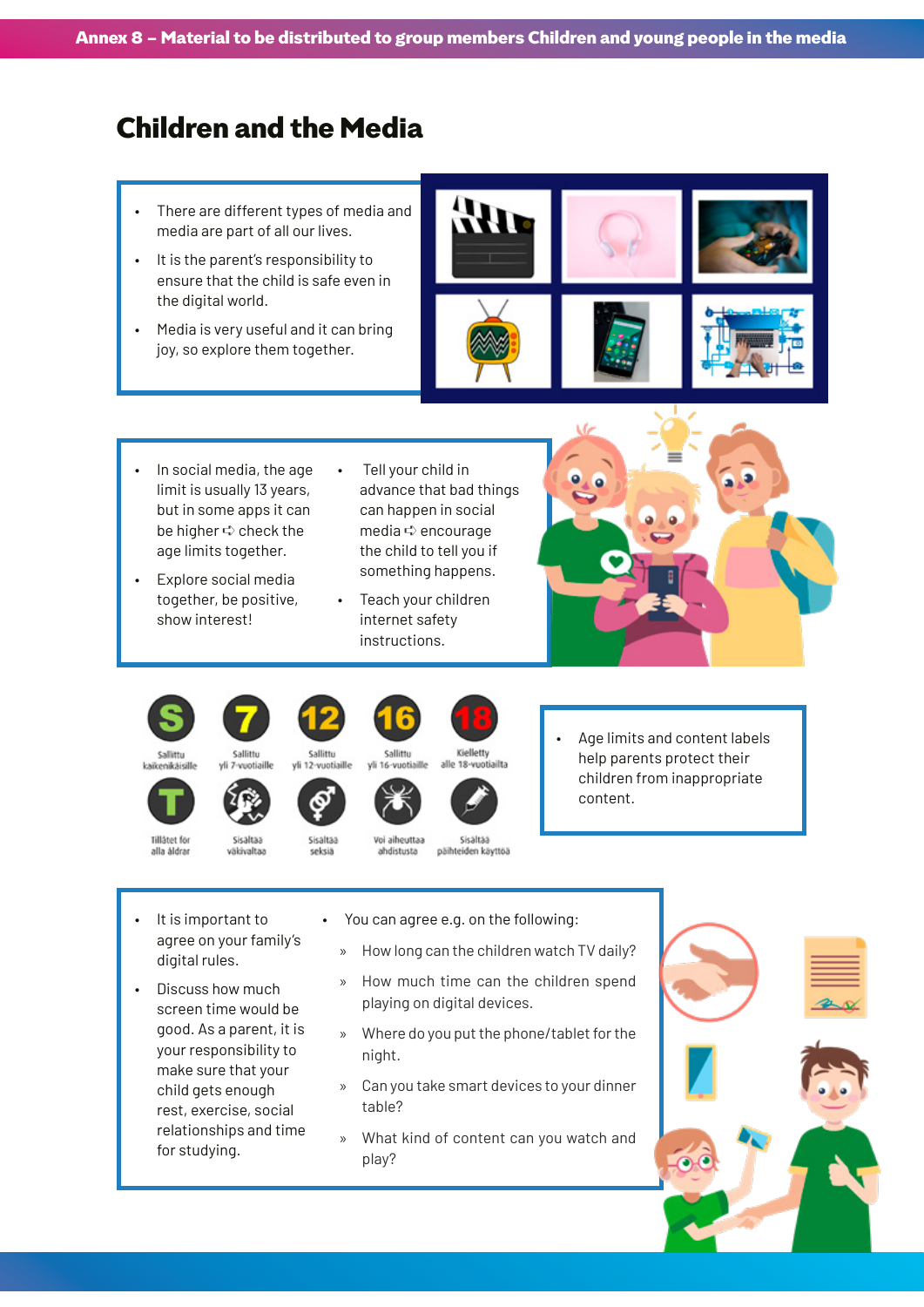# Services for families with children

In Finland, there are many kinds of support available for families for parenting and upbringing of children!

If you don't know where to seek support, it doesn't matter. Talk to a professional who can help you find the right service.

 You can bring up you concerns in all the services listed in this brochure!

• Ask for interpretation in your own language!



#### Day care and school

Support for the child's growth, development and learning!

There are many different professionals working in day care centres, e.g. special needs teacher in early childhood education.

At school, in addition to the teachers, there is also student welfare, school social worker, school psychologist, guidance counselling and school health care.





## Maternity and child health clinic

For expectant mothers and for children below school age and for their families.

Regular appointments for health check-ups, you can also ask for an appointment. Support and counselling for parenting!

Oulu child health centre phone 08 558 44356

## Child Guidance and Family **Counselling**

Support and guidance for upbringing when parents are concerned about their children or the situation of their family.

Counselling and also mediation in divorce situations.

Contacts by phone Mon-Fri 10 - 12 hours. **Phone 040 650 6014.**

#### **Child and youth psychiatry working group (LANU)**

Is responsible for specialised psychiatric care for children under 18 years of age.

Treatment available upon referral.